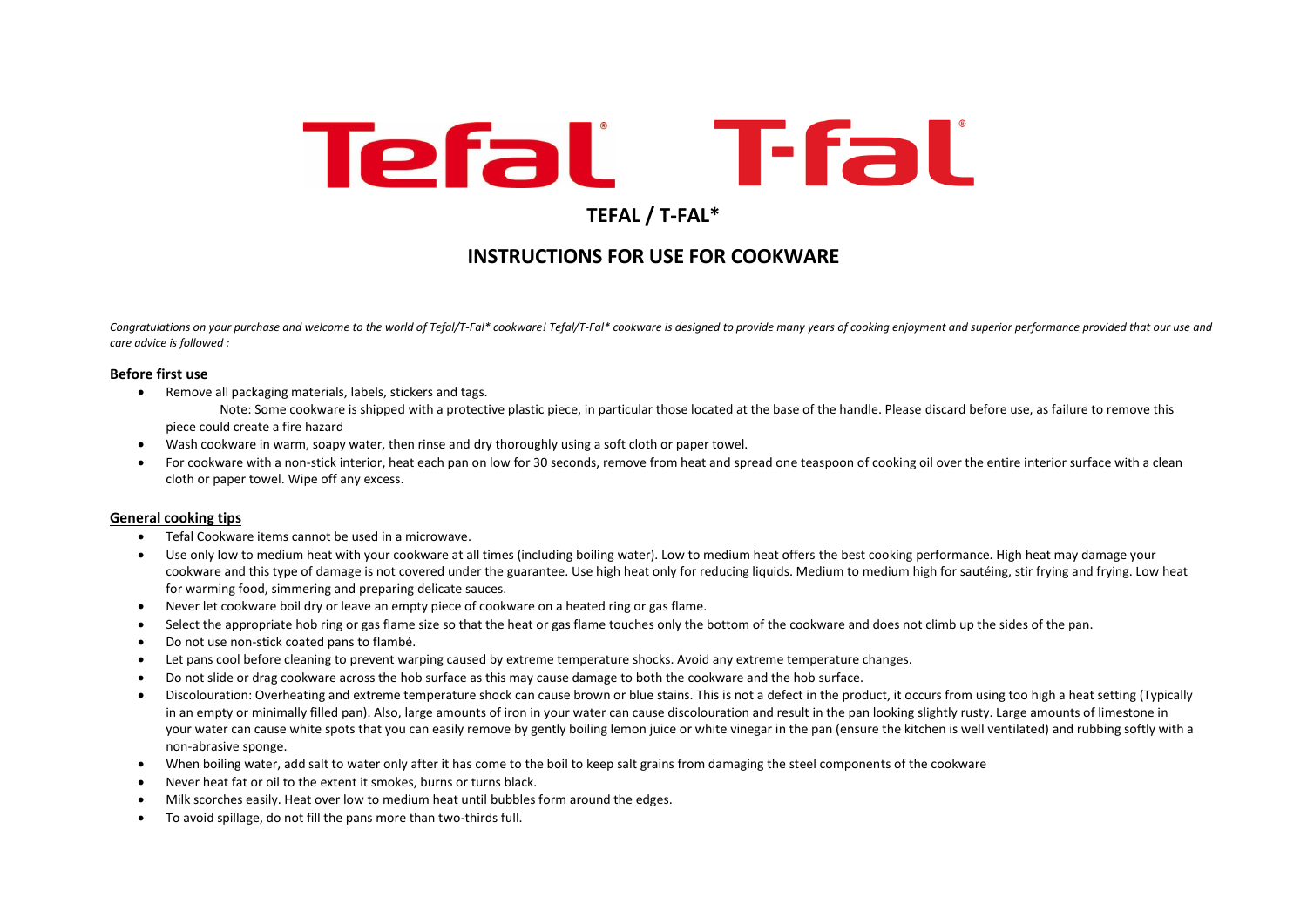- Avoid using your pans to store acidic, salty or fatty foods before or after cooking.
- Unless otherwise stated only use your Tefal pans on a hob and not in an oven refer also to sections regarding handles, knobs and lids.

#### **Hob suitability and use**

- Ensure suitability for your hob by referring to the symbols displayed on the sleeve, packaging or catalogue.
- Overheating the pan may damage its non-stick properties or distort the base. Avoid overheating your cookware especially without food. Be careful when using a maximum heating position or booster function.
- Always dry the base of your cookware before cooking, especially if you use it on a ceramic, halogen or induction hob, otherwise the pan may stick to the hob.
- Depending on your hob type, the base of your pan may become marked or scratched. This is normal.
- Choose a suitable sized gas flame or ring for the base of the pan and centre your pan over the heat source.
- Take care when placing pans on gas hobs as the number of support legs vary and small pans in particular may need a trivet, which most gas hob manufacturers will supply with their hob or can be bought from them separately.
- On a ceramic hob, take care that your hob and the base of the pan/ pot are perfectly clean to avoid anything getting trapped between than pan and the hob, thereby scratching the hob.
- Never drag pans across the surface always lift the pan/pot off.
- Never "agitate" frypans, woks or sauté pans on the hob whilst cooking. To move the food in the pan, use a suitable utensil.

### **Use on an induction hob**

Induction is a heating method, which is much faster and more powerful than other heat sources. To guarantee the performance of your cookware:

- Never heat pots and pans when empty
- When preheating your pan, we recommend that you set the hob (output level) to a mid-range temperature setting (you should consult the operating instructions for your induction hob).
- If using a non-stick coated pan use the thermospot technology so that you can see when the pan has reached the perfect cooking temperature, then add your food and reduce the heat to maintain the temperature (to prevent overheating the pan).

Note: The efficiency of the pan may be affected by the diameter and power of your hob. Cookware with a smaller base diameter compared to the induction hob size might not trigger induction heating technology.

# **Helpful hints on lid use**

- Always use oven gloves when removing a lid during cooking, tilt it to direct steam away from you and keep hands and face away from vents.
- Do not use glass lids that have cracks, chips or scratches and do not attempt to make repairs to damaged cookware. Avoid the use of damaged cookware lids. For safety reasons if the glass shatters it is designed to break up into small pieces and shatter downwards rather than outwards.
- Do not place hot glass lids into or under cold water or directly onto a cold work surface as an extreme temperature change can break the glass. This is not covered under the guarantee.
- Tempered glass lids are oven safe up to a maximum or 350°F/175°C/Gas Mark 4. You must remove glass lids from pans before putting the pans in an oven above this temperature.
- If your glass lids have knobs made from pure Bakelite (ie no added trims) they are oven safe up to 175°C (350°F, Gas Mark 4) for a maximum of one hour. Knobs that are Bakelite with trims should not be put in the oven at all.
- Any lid that has a steam-vented knob is not oven-safe and should not be put in the oven.
- When leaving a covered pan on the hob after the heat is turned down, be sure to leave an air gap between the lid and the pan or the steam vent open, otherwise a vacuum seal may occur. If you notice a vacuum seal, do not attempt to remove the lid from the pan, call the Consumer Helpline.

### **Handles and knobs**

• Handles and knobs can get hot under certain conditions. Always have oven gloves available for use. When cooking make sure handles are not positioned over other hot rings or gas flames. Do not allow handles to come into contact with direct heat or flames, nor place directly under a hot grill.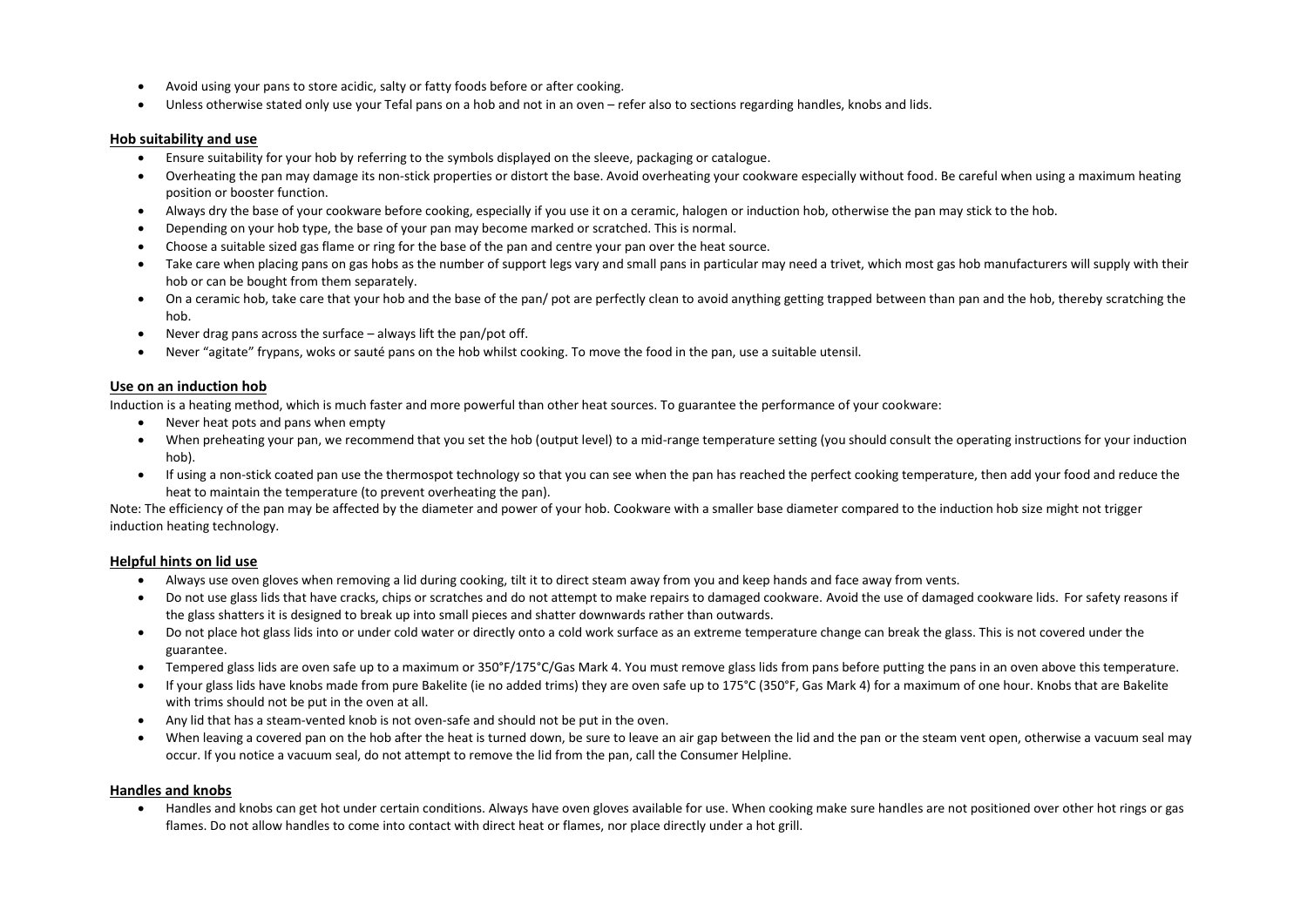- Some handles and knobs are attached with screws that may loosen over time due to the continual heating and cooling of the fixing. If it occurs, they should be carefully retightened. Do not over tighten, as this could result in damage to the lid or the knob. If the screw cannot be tightened or the handles are riveted or welded, call the Consumer Helpline.
- If handles and knobs are made of stainless steel, they are oven safe up to 482°F/250°C/Gas Mark 9.
- If handles and knobs are made of stainless steel with some silicone insert or wrap, they are oven safe up to 400°F/210°C/Gas mark 6 for a maximum of one hour at a time.
- Handles and knobs made from pure Bakelite (ie no added trims) are oven safe up to 175°C (350°F/Gas mark 4) for a maximum of one hour.
- Bakelite handles and knobs with trims should not be put in the oven at all.
- Any steam-vented knob is not oven-safe and should not be put in the oven.

# **Cookware with non-stick coating (cooking):**

- Thanks to its non-stick coating, your cookware does not need additional fat, promoting healthier cooking.
- Never heat fat or oil to the extent that it burns and turns black.

# **Cookware with non-stick coating (care and cleaning)**

- Most metal utensils can be used except knives and whisks. Do not cut directly in the pan. However, care should be exercised when using any metal utensil. Avoid using sharp edged utensils and do not cut directly in the pan. Do not stab or gouge the non-stick surface. Accordingly, Scratching cannot be covered by the guarantee
- With use some minor discolouration of the non-stick coating may occur. This is quite normal and will not affect the non-stick properties of your cookware.
- Slight surface marks or abrasions are normal and will not affect the performance of the non-stick surface. Those marks will not be covered by the guarantee.
- Non-stick cooking sprays are not recommended with non-stick cookware. The use of such sprays may create an invisible build-up on the surface of the pan that will affect the pan's non- stick properties.
- If you accidentally burn food in your pans fill them with warm water and washing up liquid and leave to soak for about an hour. Afterwards wash them as normal and use a nonabrasive sponge (a non-stick scouring sponge) as necessary.
- If food begins to "stick" to the pan this is usually a sign that the non-stick properties have been weakened due to the pan having been overheated; food has been burnt in the pan or there is a build up of food residues in the pan. This is not covered by the manufacture's guarantee (see section "Guarantee")
- A build up of residue or scale may form on the coating inside the pan. This is often seen when a pan is continually used for boiling vegetables and hard water is used. To remove these deposits, gently boil lemon juice or white vinegar in the pan (ensure the kitchen is well-ventilated) and rub softly with a non-abrasive sponge.
- The non-stick coating is formulated not to chip or peel under normal household use. If particles from the coating are accidentally ingested, there is no danger. These particles are non-toxic and totally inert, if ingested it is totally innocuous in the body. If you have any concerns, please contact the Consumer Helpline.

Tefal cookware comes both with and without Thermosignal technology. Should your pan have a heat indicator like the ones shown, this will tell you when the pan

# **Non-stick coating with Thermosignal Technology**





has reached the optimum cooking temperature (red spot approx 180°C, green spot 140°C).



# **Ceramic coated cookware**

- The ceramic surface can be heated up to 570°F/300°C on a stovetop.
- The high heat resistance of the ceramic interior surface makes the pan ideal for searing, browning and frying.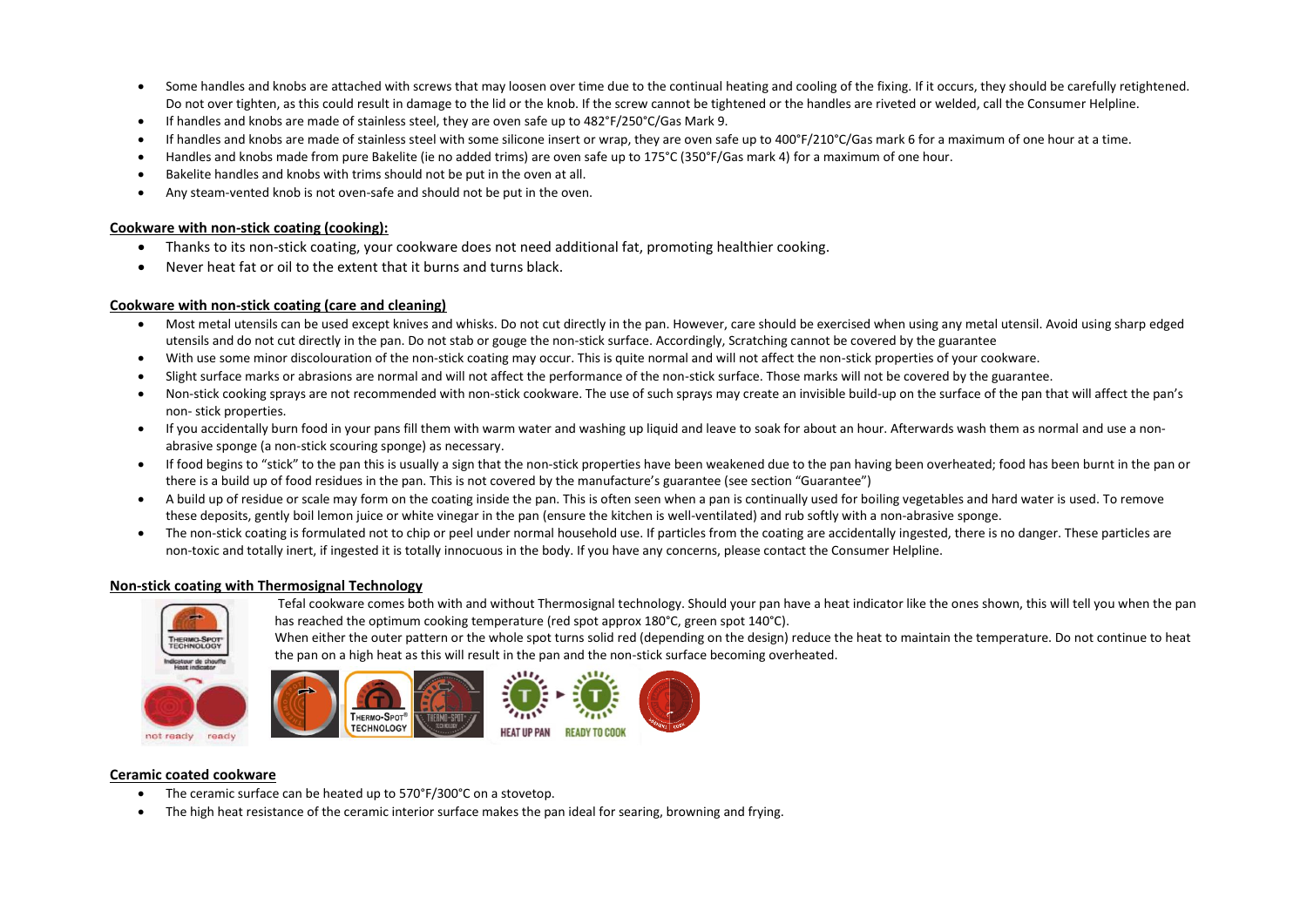• The ceramic cookware promotes healthy cooking by requiring less saturated fats and oils while cooking.

## **Utensils**

- We recommend to use plastic, silicone or wooden utensils for best long term results.
- If your product has a non-stick coating see section "Cookware with non-stick coating"
- Slight surface markings are normal and will not diminish the performance of your cookware

# **Oven and grill use**

- Cookware is oven safe up to 482°F/250°C/Gas Mark 9 if the handles are made of stainless steel without any Bakelite or silicone or wrap. Refer to the "handle and knob" section to check the safe temperature for your cookware.
- Always use oven gloves when moving your cookware into or out of the oven.
- Tempered glass lids are oven safe up to a maximum of 350°F/175°C/Gas Mark4. You must remove glass lids from pans before putting the pans in an oven above this temperature. Refer also to the section "Handles and Knobs".
- Cookware with stainless steel handles that do not include any silicone or Bakelite insert with non-stick coated interior can be put under the grill but must be at a minimum distance of 5cm from the grill heaters.

### **Cleaning your cookware**

- After each use, wash the inner and outer coatings of your pan with hot water, liquid detergent and a sponge. Rinse and dry thoroughly.
- Do not use metal scouring pads, abrasive wire wool or harsh scouring powder.
- Never put cold water into a hot pan or plunge hot cookware in cold water. Sudden changes of temperature may cause metal to warp, resulting in an uneven base.
- Do not soak the outside of your pans for an extended period due to some aluminum fixings (eg rivets). Always dry your cookware thoroughly.

#### **Dishwashing**

- Not all Tefal cookware is dishwasher safe. Please check the labels on the packaging. Please also refer to the section "Handles, Knobs and Lids".
- If your cookware is dishwasher safe, washing by hand is still recommended. If dishwashing, use less caustic dishwashing detergents such as a pure liquid, gel or powder rather than the combination tablets as these can be very corrosive.
- If placed in the dishwasher the outer coating and any aluminum fixings may become dulled and discoloured due to action of certain detergents. Our guarantee does not cover this type of wear, however the performance of the pan will not be affected.
- Do not leave your cookware in the dishwasher after the cycle has finshed.

# **Cleaning – for cookware without non-stick coating**

- For regular care, clean your pans with hot water, liquid detergent and a sponge (scouring powder and scouring pads are not recommended).
- For more stubborn stains or if food has been accidentally burnt inside the pan, soak in hot water. Use a fine specialist stainless steel powder cleanser with water to form a paste. Apply paste using a soft cloth. Run in a circular motion from the centre outward. Wash in hot soapy water, dry immediately to prevent tarnishing.
- Never use bleach, oven cleaners or chlorine-based products on your pans as it is extremely corrosive to stainless steel, even when diluted. It will cause tiny pits to appear in the surface of the steel which may be unsightly and will affect the cooking performance.
- Do not use steel wool, steel scouring pads or harsh detergents.
- Nylon scouring pads are safe to use.
- Be advised that stainless steel exterior finishes and fixings may become dull due to the abrasive nature of some dishwasher detergents. These effects are not covered under guarantee.
- Even if your product is dishwasher safe, hand washing is recommended and dry thoroughly immediately after washing it to prevent tarnishing.
- Do not leave your cookware in the dishwasher after the cycle has finished.